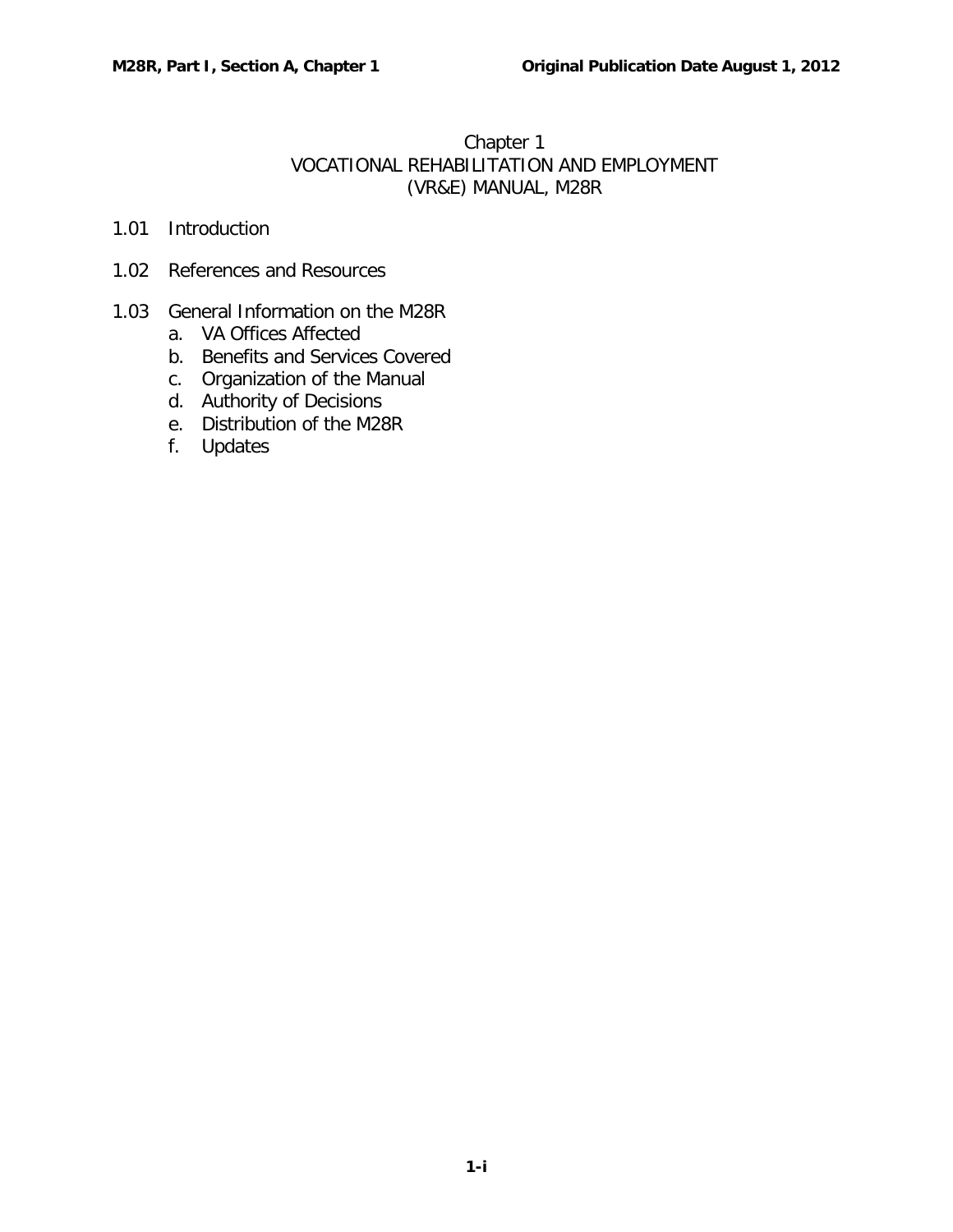## Chapter 1 VOCATIONAL REHABILITATION AND EMPLOYMENT (VR&E) MANUAL, M28R

# <span id="page-1-0"></span>1.01 Introduction

(Change Date August 01, 2012)

This chapter provides information on the organizational structure of the Department of Veterans Affairs (VA) Vocational Rehabilitation and Employment (VR&E) manual, M28R. The M28R identifies the benefits and services available to participants of the Chapter 31 program and provides procedural guidance on the delivery of these benefits and services. The procedures are based on statutory and regulatory guidance provided under the United States Code (U.S.C.) and the Code of Federal Regulations (CFR), as well as other relevant policy and procedures documents developed by VA and VR&E Service.

<span id="page-1-1"></span>1.02 References and Resources (Change Date September 7, 2018)

> Laws: 38 U.S.C. Chapter 31 Regulations: 38 CFR Part 21 Websites: [www.benefits.va.gov/gibill/](http://www.benefits.va.gov/gibill/) [www.benefits.va.gov/warms/](http://www.benefits.va.gov/warms/topic-vocational-rehabilitation.asp) [vaww.vashare.vba.va.gov/sites/VRWKM/Policies/](https://vaww.vashare.vba.va.gov/sites/VRWKM/Policies%20%20Guidance/Forms/Policies%20_%20Guidance.aspx)

### <span id="page-1-3"></span><span id="page-1-2"></span>1.03 General Information

a. VA Offices Affected (Change Date August 01, 2012)

The M28R applies to VA Regional Offices (RO), outbased locations within the jurisdiction of an RO, as well as VR&E staff co-located at a VA Medical Center.

<span id="page-1-4"></span>b. Other Benefits and Services Covered under Chapter 31 (Change Date August 01, 2012)

The M28R provides operational procedures for administration of VA VR&E program prescribed in law under title 38 of U.S.C. Chapter 31. The manual also provides guidance on providing vocational and educational counseling to Veterans and their dependents who are eligible or utilizing the following educational benefit programs: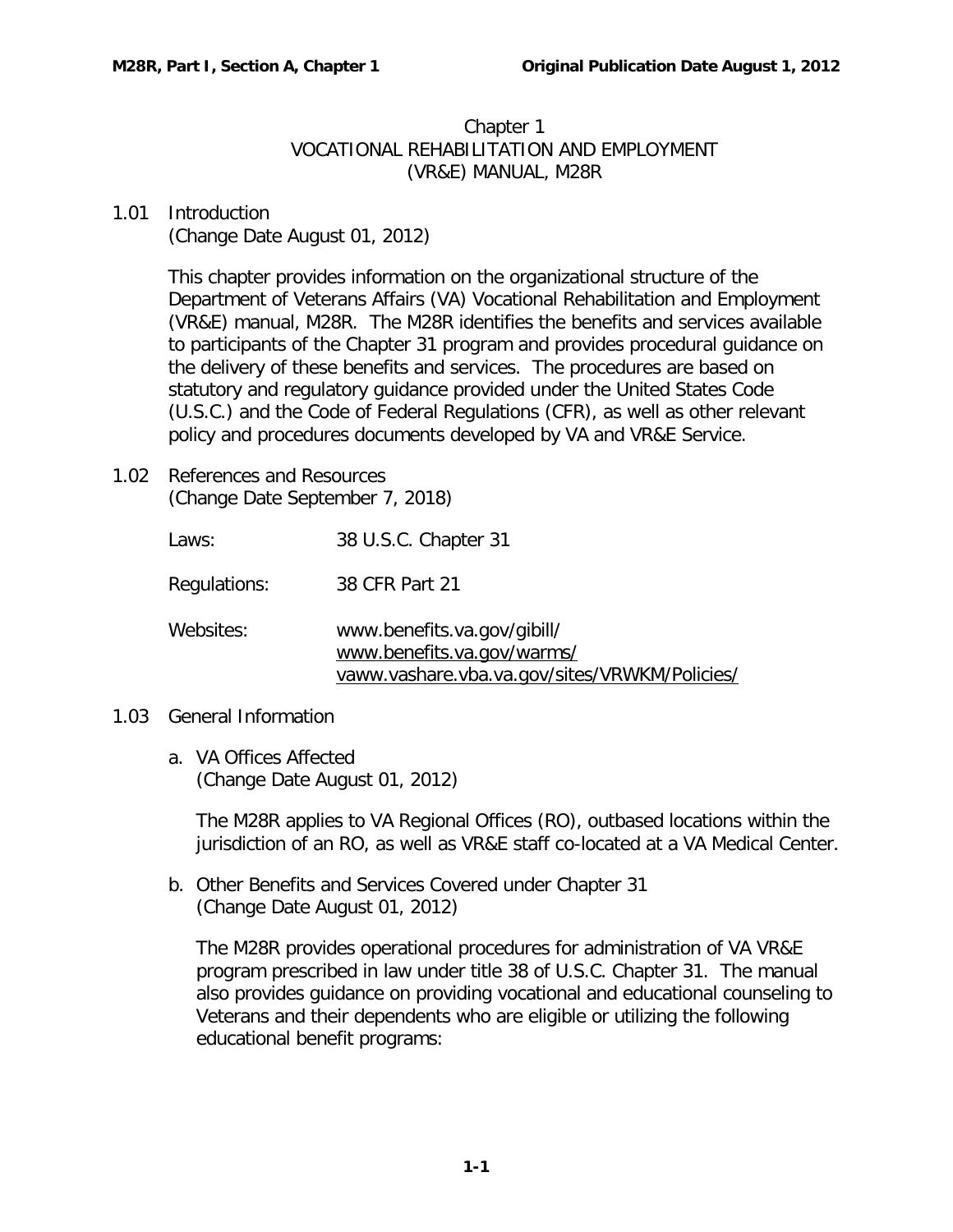- 1. 38 U.S.C., Veterans Benefits
	- Chapter 18, Benefits for Children of Vietnam Veterans and Certain Other Veterans
	- Chapter 30, All-Volunteer Force Educational Assistance Program
	- Chapter 32, Post-Vietnam Era Veterans' Educational Assistance
	- Chapter 33, Post 9/11 Educational Assistance
	- Chapter 35, Survivors' and Dependents' Educational Assistance
	- Chapter 36, Administration of Educational Benefits
- 2. 10 U.S.C., Armed Forces
	- Chapter 1606, Educational Assistance for Members of Selected Reserve
	- Chapter 1607, Reserve Educational Assistance Program

Information regarding the educational benefits listed above may be obtained at [www.benefits.va.gov/gibill/](http://www.benefits.va.gov/gibill/)

<span id="page-2-0"></span>c. Organization of the Manual (Change Date August 01, 2012)

This manual contains eight Parts:

- Part I, Overview
- Part II, Office Administration
- Part III, Program Administration
- Part IV, Evaluation, Entitlement and Rehabilitation Planning
- Part V, Case Management
- Part VI, Employment Services
- Part VII, Other Benefits Case Management
- Part VIII, Program Oversight

Each Part is represented by an uppercase Roman numeral. Sections are represented by upper case letters starting at "A" (e.g., Section A). In parts without multiple sections, the entire contents are outlined under Section A.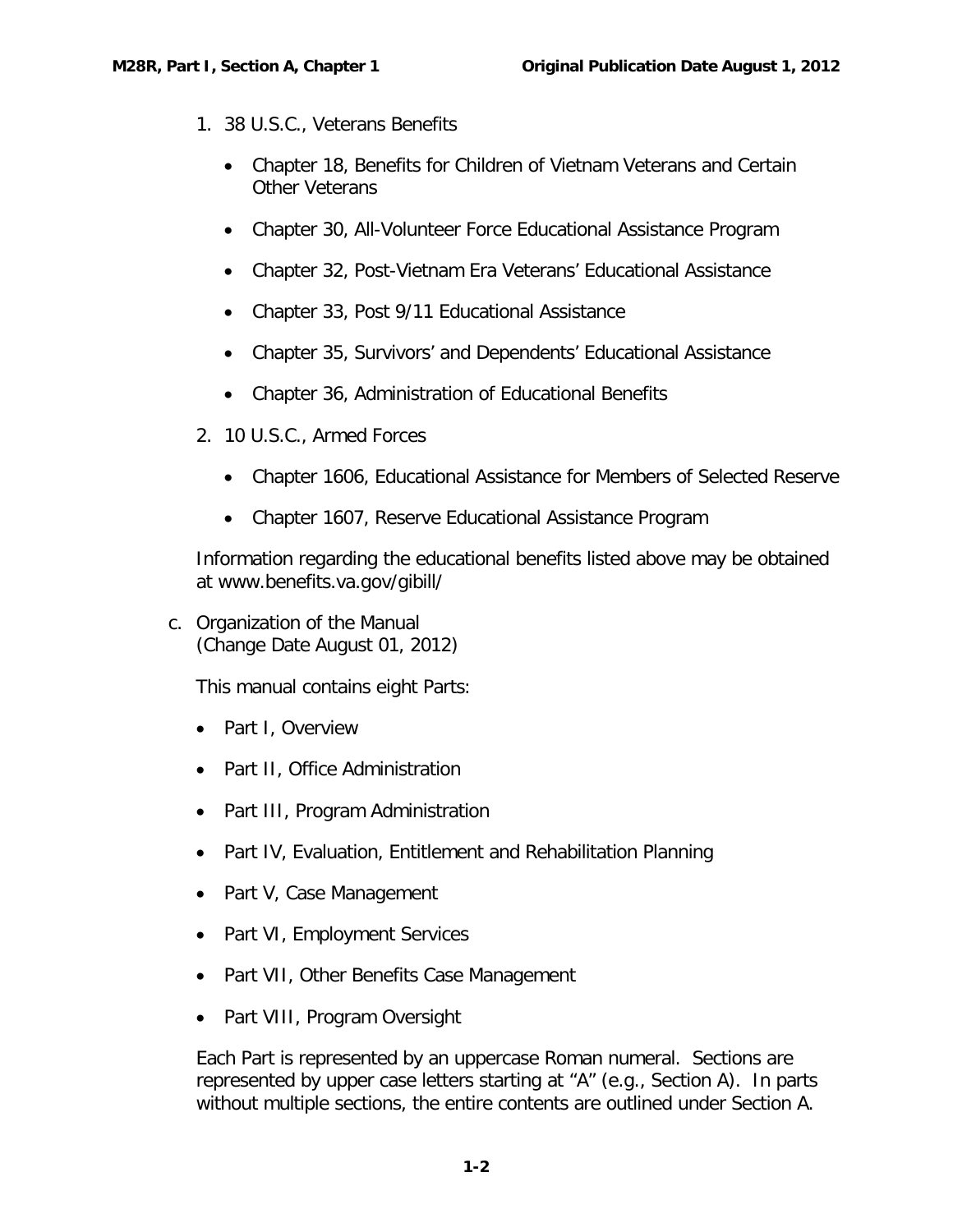Each section is divided into chapters indicated by numbers starting at 1 (e.g. Chapter 1).

Within the chapter level, paragraph numbers are expressed as a two-digit decimal number following the chapter number (e.g., 1.01). The digit to the left of the decimal indicates the chapter number and digits to the right indicate main paragraphs.

Some paragraphs are divided into subparagraphs and represented by lowercase letters beginning with "a". When further levels of organization are needed, items or topics are represented by numbers starting at "1". Below that, blocks are represented by lower case letters in parentheses beginning with (a). For example:

- 1.01 Chapter and Paragraph
	- a. Subparagraph
		- 1. Topic
			- (a) Block

To cite information at a particular location in the M28R, use the appropriate numbers and letters only, without spaces, separated by a period. For example, information in M28R, Part I, Section A, Chapter 1, Paragraph .01, Subparagraph a, Topic 1, Block (a) is cited as M28R.I.A.1.01.a.1.(a).

<span id="page-3-0"></span>d. Authority of Decisions (Change Date August 01, 2012)

Policies and procedures described in the M28R are derived from the laws contained in 38 U.S.C. VA promulgates regulations to implement these laws, which are published in the CFR. When a policy change is needed regarding certain regulations or modifications to procedures contained in the M28R, VR&E Service issues procedural advisories. Similarly, when clarifications on existing policies and procedures are needed, VR&E Service issues email guidance.

When administering Chapter 31 benefits, VR&E staff must adhere to the following, which are provided in the order of precedent – meaning the laws take precedent over the regulations, etc.:

- 38 U.S.C.
- 38 CFR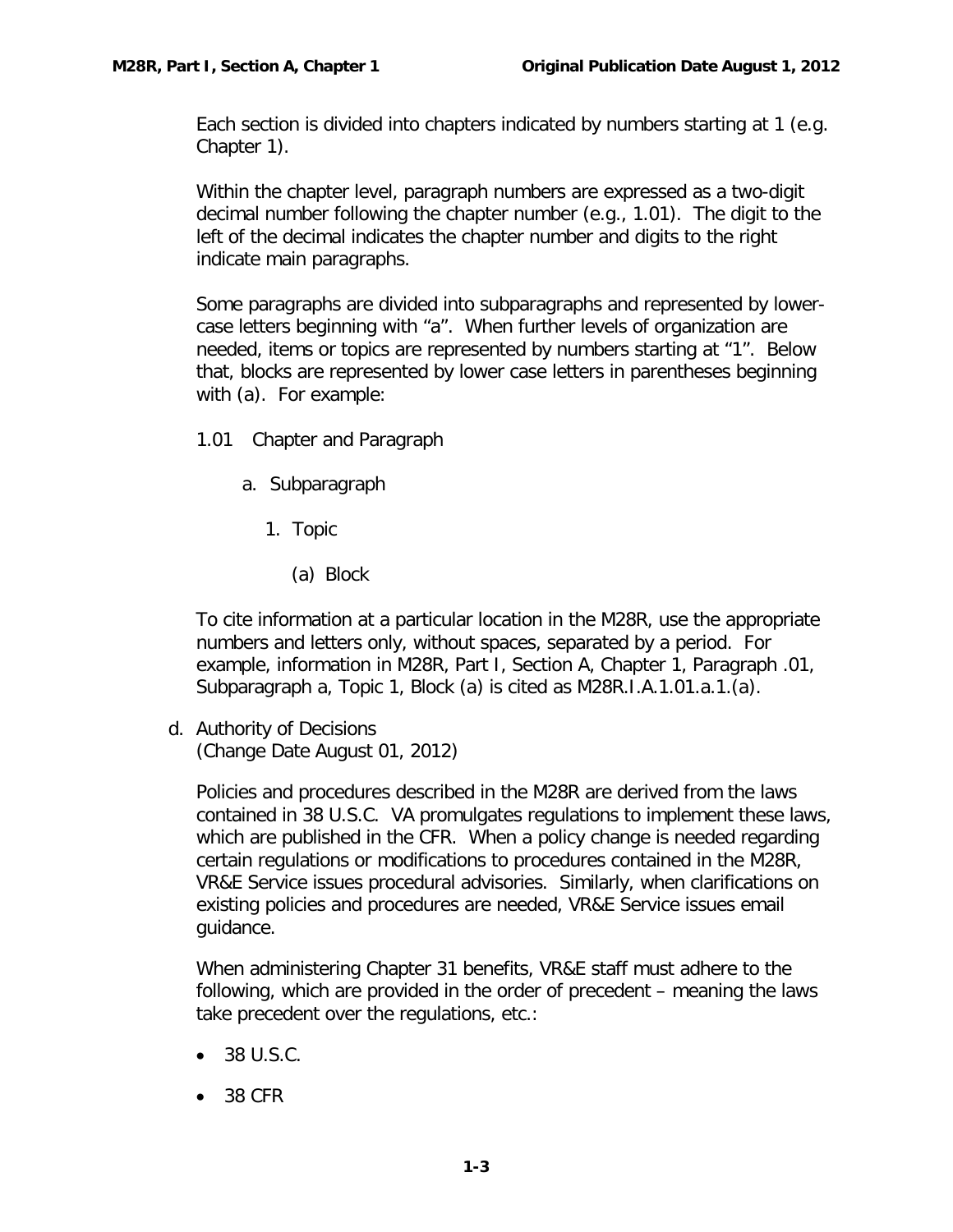- M28R
- Procedural Advisories
- Email guidance
- VR&E Hotline Bulletin
- Other directives or guidance issued by VR&E Service, other VBA Business Lines, the Under Secretary of Benefits, or the Secretary of VA

Previously issued VA and VR&E policy letters, procedural advisories and email guidance are eventually incorporated into the M28R and are rescinded accordingly. The rescission information, which includes the date of revision and location of the information in the M28R, is available on the Knowledge Management Portal (KMP). Rescission information is located on the "Policies and Guidance" page on the KMP, under the "Rescinded or Expired" and "Rescinded By or Expired on" columns.

This information may be accessed on the KMP at [vaww.vashare.vba.va.gov/sites/VRWKM/Policies/](https://vaww.vashare.vba.va.gov/sites/VRWKM/Policies%20%20Guidance/Forms/Policies%20_%20Guidance.aspx)

<span id="page-4-0"></span>e. Distribution of the M28R (Change Date September 7, 2018)

The M28R is available at [vaww.vashare.vba.va.gov/sites/VRWKM/M28/](https://vaww.vashare.vba.va.gov/sites/VRWKM/M28/Forms/M28%20Main.aspx) on the KMP. The M28R has a feature that allows the user to search for specific information. Use the search box located at the top right side of a page to access the search feature; or use the master M28R, which is one document with all M28R chapters that can be searched by using the "control F" function to open a search window.

The M28R is also available to the public on the Web Automated Reference Material System (WARMS) at [www.benefits.va.gov/warms/](http://www.benefits.va.gov/warms/topic-vocational-rehabilitation.asp)

The VR&E Officer is responsible for ensuring that each VR&E Division staff member has access to the M28R.

<span id="page-4-1"></span>f. Manual Updates (Change Date September 7, 2018)

Updates to the M28R will be made as needed and posted to the KMP and WARMS. Updates are assigned with a revised publication date. Notifications of updates are issued via email through the individual RO corporate mailboxes.